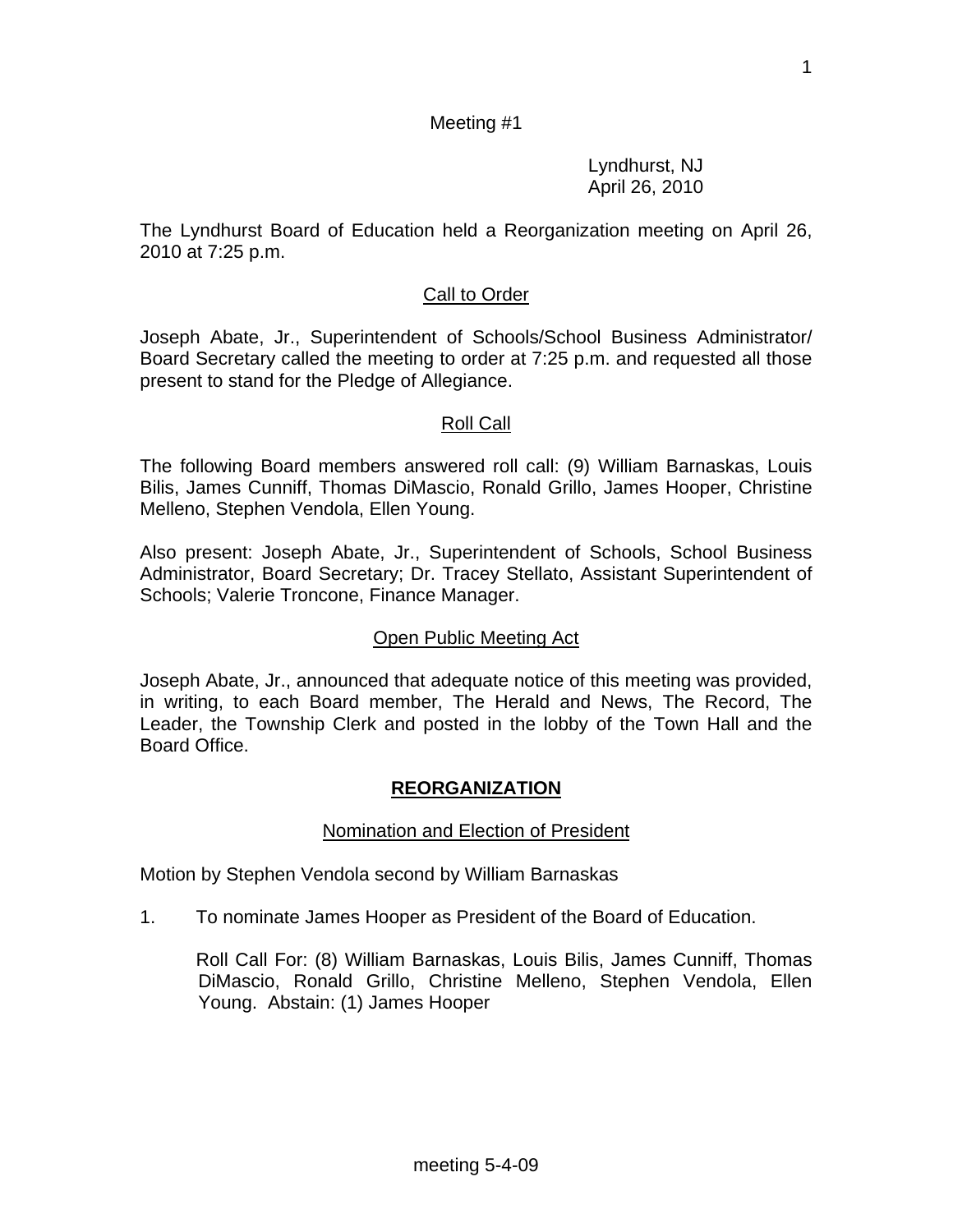#### Nomination and Election of Vice-President

Motion by Thomas DiMascio second by William Barnaskas

2. To nominate Ronald Grillo as Vice-President of the Board of Education.

Roll Call For: (8) William Barnaskas, Louis Bilis, James Cunniff, Thomas DiMascio, Christine Melleno, Stephen Vendola, Ellen Young, James Hooper. Abstain: (1) Ronald Grillo

Any Board member who takes exception to any of the following listed actions may so indicate now and a separate motion for each of the excepted action will be entertained.

Motion made by Thomas DiMascio second by Ronald Grillo

Roll Call For: (9) William Barnaskas, Louis Bilis, James Cunniff, Thomas DiMascio, Ronald Grillo, Christine Melleno, Stephen Vendola, Ellen Young, James Hooper

3. BE IT RESOLVED, that the monthly meeting of the Board of Education of the Township of Lyndhurst for the year beginning May 2009 and ending April 2010 or until such other time as the legislature may designate shall be held in the following places. The work meeting of the Board will be held at 7:00 p.m., the second Monday of each month in the Lyndhurst High School Auditorium, and the regular public meeting will be held at 8:00 p.m. The next meeting of the Board will be on Monday, May 11, 2009.

BE IT FURTHER RESOLVED, that written notice of such meeting be forwarded to all Board members, The Leader, The Record, The Herald and News, the Township Clerk, and notices be posted in the Town Hall and the bulletin board of the central office as well as the Lyndhurst Board of Education website.

Motion made by Ellen Young second Ronald Grillo

Roll Call For: (9) William Barnaskas, Louis Bilis, James Cunniff, Thomas DiMascio, Ronald Grillo, Christine Melleno, Stephen Vendola, Ellen Young, James Hooper

4. BE IT RESOLVED, that the By-Laws, Regulations and Policies and all negotiated labor agreements heretofore adopted by the former Board of Education shall remain in full force and effect until such time as this Board of Education, in its opinion, shall deem it necessary to amend or rescind any part of the same in the best interests of our school system.